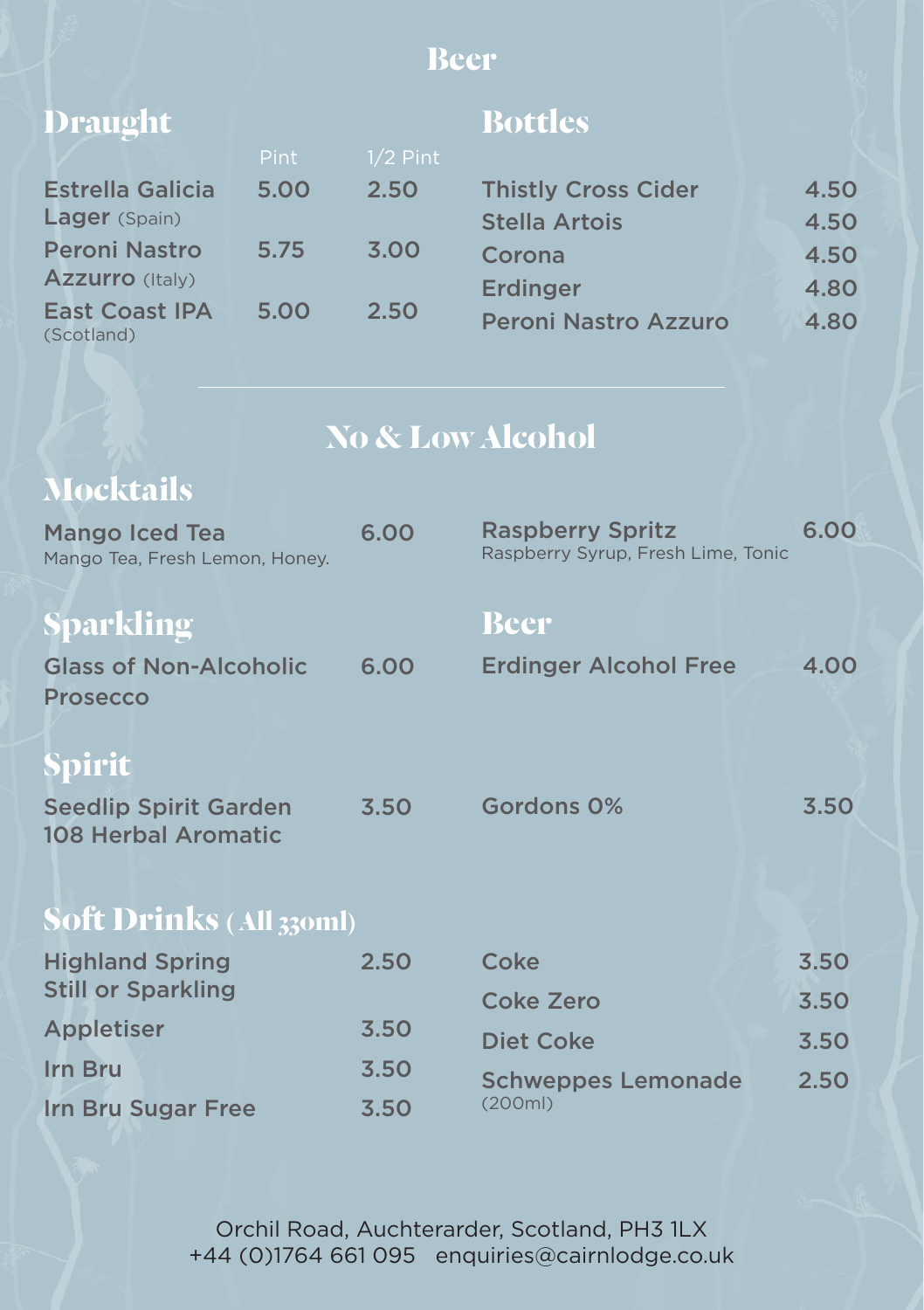

# **Cocktails Classic**

#### **Signatures**

Orchil Flower – 11.00 Gin, Elderflower Liqueur, Apple, Honey, Lemon

Langtoon Sling – 11.00 Gin, Cointreau, Grapefruit & Rosemary Tonic, Lime

Buffalo Soldier – 10.00 Buffalo Trace, Peach Liqueur, House Made Honey and Black Pepper Syrup

Summer Punch – 11.00 Vodka, Chambord, Fresh Lemon, Prosecco

A Scotsman in New York – 11.00 Whisky, Sweet Vermouth, Cherry Liqueur, Coffee Bitters

Rhubarb Sour – 11.00 Gin, Lychee Liqueur, Fresh Lemon Juice, Rhubarb Syrup, Egg White

## **Martini You Way**

French Martini – 10.00 Vodka, Chambord, Pineapple Juice

Gin Martini - 10.00 Gin, Vermouth (Dirty or Dry)

Peach & Pineapple Daiquiri – 10.00 Flor de Cana 12 , Fresh Lime , Pineapple Juice, Peach Cordial

#### Blood Orange Margarita – 11.00 Tequila, Blood Orange Liqueur, Fresh Lime,

Agave

#### Summer Cosmo – 10.00

Citrus Vodka, Orange Liqueur, Cranberry, Fresh Lime

Gin Fizz – 10.00 Raspberry Gin, Sherry, Fresh Lemon, Orange Bitters, Sugar Syrup, Egg White

Espresso Martini – 10.00 Vodka, Espresso, Tia Maria

Vodka Martini - 10.00 Vodka, Vermouth (Dirty or Dry)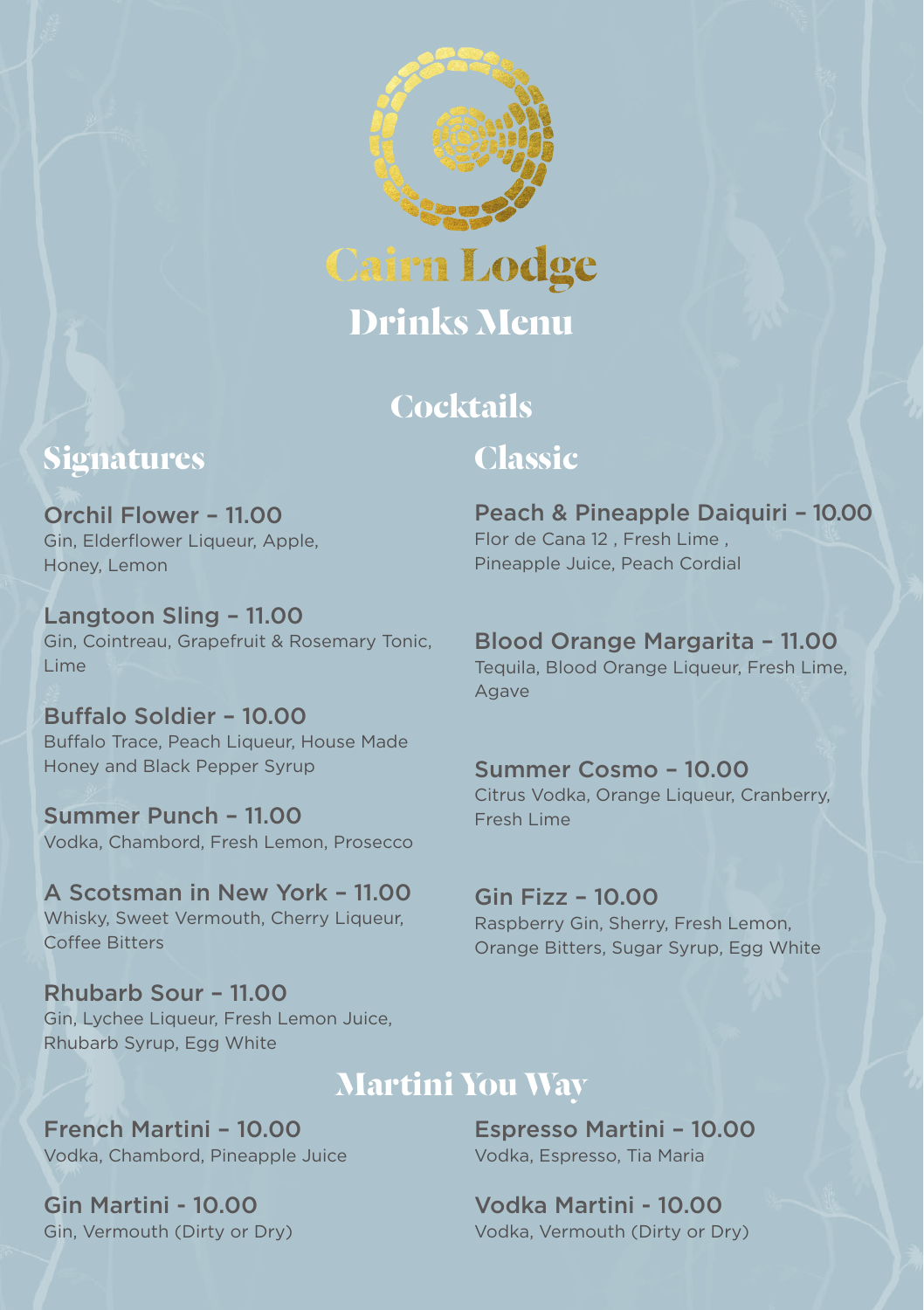# **Champagne & Sparking Wine**

| <b>Champagne</b>                                          | 125ml | <b>Bottle</b> |
|-----------------------------------------------------------|-------|---------------|
| <b>House Champagne</b>                                    | 14.00 | 70.00         |
| <b>Laurent Perrier Brut</b>                               |       | 90.00         |
| <b>Laurent Perrier Rose</b>                               | 25.00 | 130.00        |
| <b>Sparkling Wine</b>                                     |       |               |
| <b>Prosecco Spumante Millesimato Brut (Italy)</b>         | 9.00  | 35,00         |
| Prosecco Spumante Millesimato Rose (Italy)                | 9.50  | 35,00         |
| <b>Saronsberg Brut Meth Cape Classique (South Africa)</b> | 11.00 | 45.00         |

|                                                             | Wine            |              |               |
|-------------------------------------------------------------|-----------------|--------------|---------------|
| <b>White</b>                                                | 175ml           | 250ml        | <b>Bottle</b> |
| <b>House White</b>                                          | 7.00            | 9.00         | 25,00         |
| <b>Monstable Chardonnay</b><br>(France)                     | 9.00            | 12.00        | 32.00         |
| <b>Pinot Grigio</b><br>(Italy)                              | 8.00            | 11.00        | 29,00         |
| <b>Ant Moore</b><br><b>Sauvignon Blanc</b><br>(New Zealand) | 11.00           | 16.00        | 42.00         |
| <b>Red</b>                                                  |                 |              |               |
| <b>House Red</b>                                            | 7.00            | 10.00        | 25.00         |
| <b>Mr P Pinot Noir</b><br>(South Africa)                    | 11.00           | 16.00        | 42.00         |
| <b>Merlot Largesse</b><br>(France)                          | 8.00            | 11.00        | 29,00         |
| <b>Man Meets Mountain Malbec</b><br>(Argentina)             | 10 <sup>°</sup> | 13.00        | 37.00         |
| <b>Rose</b>                                                 |                 |              |               |
| <b>Édalo Rosado</b> (Spain)                                 | 8.00            | <b>11.00</b> | 29,00         |
| <b>B by La Grande Bauquière</b><br>(France)                 | 10.00           | 14.00        | 37.00         |
| <b>Sancerre Rose Loire</b><br>(France)                      |                 |              | 65.00         |